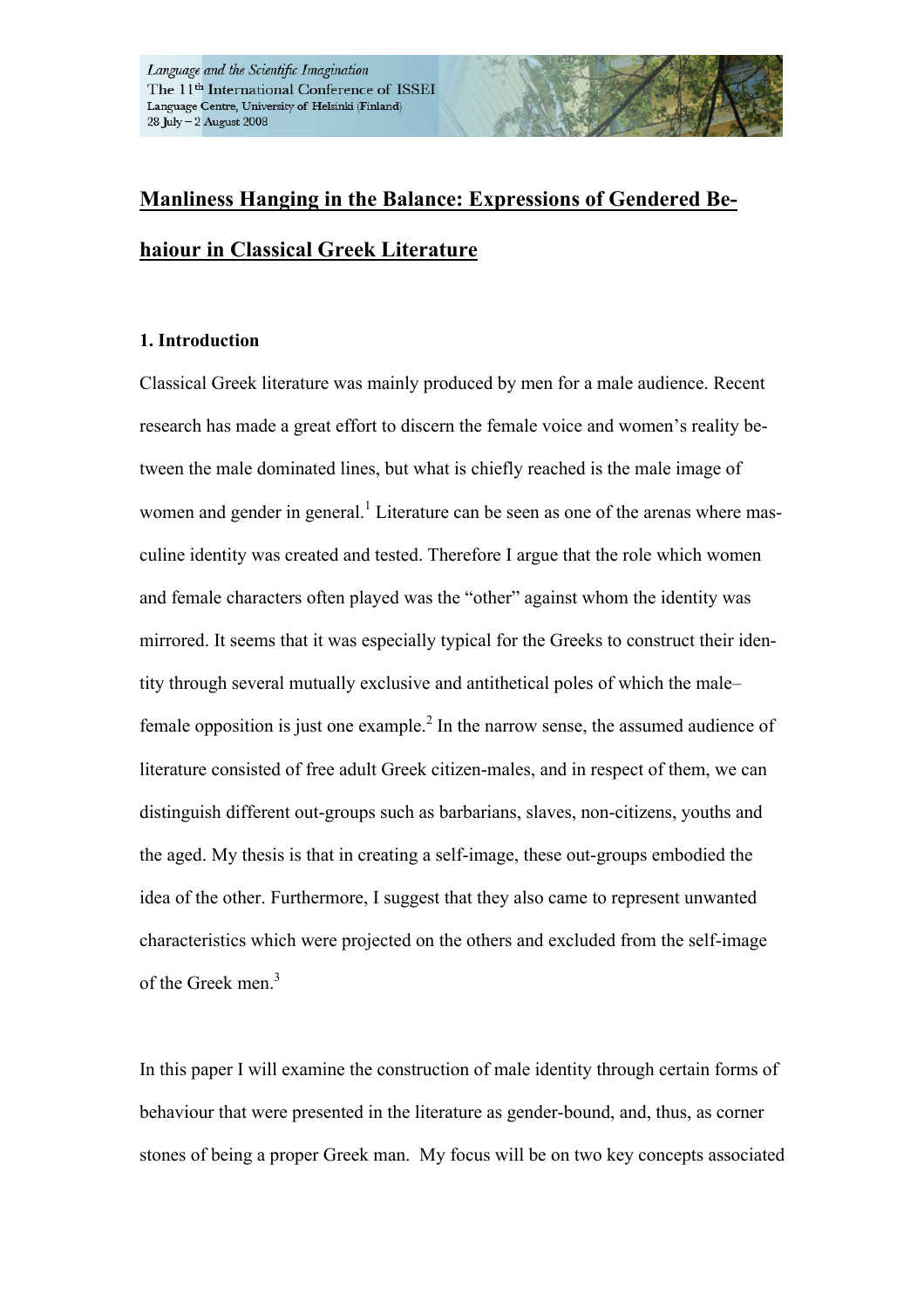with masculinity, *andreia* or "courage" and *sophrosune* or "self-restraint", and how they were in turn employed to mark a variety of groups supposedly lacking those qualities as "others". Furthermore, I will pay attention to how narrow a concept the ideal male was and how masculinity was defined on a sliding scale so that the man was in constant danger of falling outside the accepted parameters of behaviour.

#### **2.** *Andreia* **or "Manliness"**

Perhaps the most important defining characteristic of men in Greek ideology was *andreia*, "courage", or more accurately "manliness". One of the most explicit definitions of this masculine virtue is offered by Aristotle, who discusses the subject of vices and virtues in several writings. The philosopher defines *andreia* as a characteristic in man which makes him face dangers and ultimately death without fear. However, according to Aristotle, it is important to be courageous for the right reasons; a brave man endures the right perils and hardships but also duly fears some things. For example, it is honourable to fear disgrace, and, on the contrary, fearlessness that originates from ignorance is not true bravery. This kind of courageous manliness also includes stoutheartedness, confidence, endurance and the love of labour.<sup>4</sup> The opposite of *andreia* is *deilia*, cowardice, which accordingly means fear in the face of dangers and desire rather to save one's life than to meet an honourable death. Not surprisingly, Aristotle denounces this kind of behaviour as unmanly, soft and submissive.<sup>5</sup> Courage, again, is one of the rhetorical tools of a speaker when he is aiming to bring himself out in a good light. The usefulness of different virtues should be judged according to their benefits, and in this comparison Aristotle deems courage along with justice as the most valued qualities. 6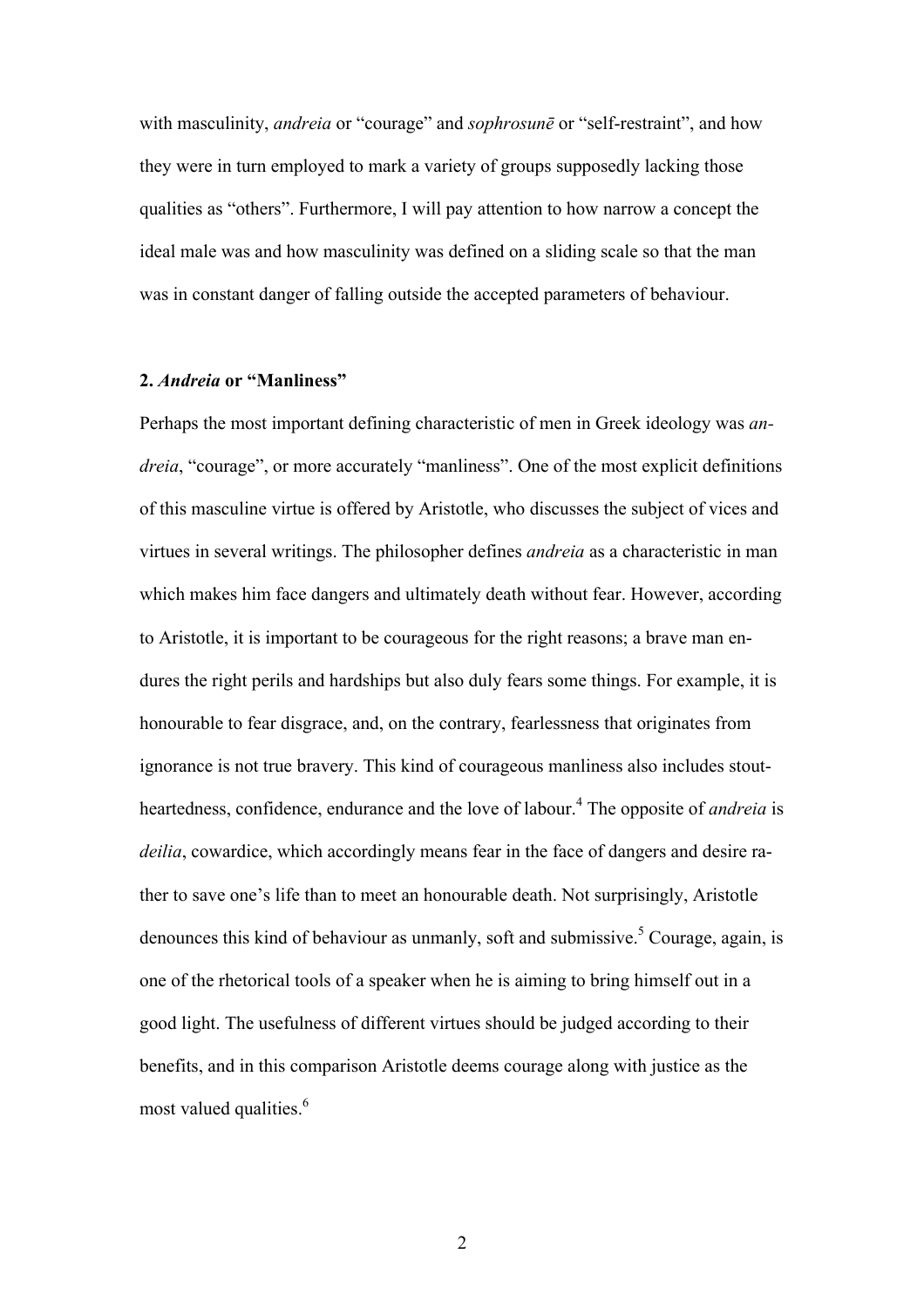In the archaic epic, contrary to the Aristotelian ideal, fear was no stranger even to the manliest of men – the heroes trembled and wept facing the dangers, but their true courage was attested by overcoming the fright.7 In the classical literature *andreia* was still a concept most appropriate to describe the epic heroes, $<sup>8</sup>$  but fear was not an option for</sup> them anymore. In the classical period manliness was, above all, the virtue of citizen warriors,<sup>9</sup> who, as Greek Demaratus explains the Persian king Xerxes, will stand firm facing the enemy no matter how outnumbered, and who will either win or die fighting.10 The same virtuous valour of those who have fought and died for their country is also reflected, for example, in the funeral speech of the Athenian leader Pericles.<sup>11</sup> However, the philosopher Plato challenges this consensus by proclaiming that a philosopher alone is truly courageous because he loves knowledge instead of bodily pleasures, and because of this, he is not afraid of death.<sup>12</sup> Whether it be a brave soldier or fearless philosopher, the criteria for manliness remained the same: to meet one's destiny without fear.

The very expression for bravery derived from the word *aner*, denoting a man; and, thus, it clearly pointed out that courage was seen as a sex-based virtue. Most obviously this excluded all women and practically denied them the possibility of acting in a truly courageous way, though in some instances the term was also applied to women. To begin with, Aristotle considers that the virtues of men and women should be judged separately: a man would appear a coward if he was only as brave as a brave woman.13 The orator Demosthenes seems to be addressing the subject in a less biased way when he recalls a story of the daughters of Leo who displayed true courageousness by offering themselves as a sacrifice for their country. However, this only serves as a background story, the purpose of which was to encourage men to show even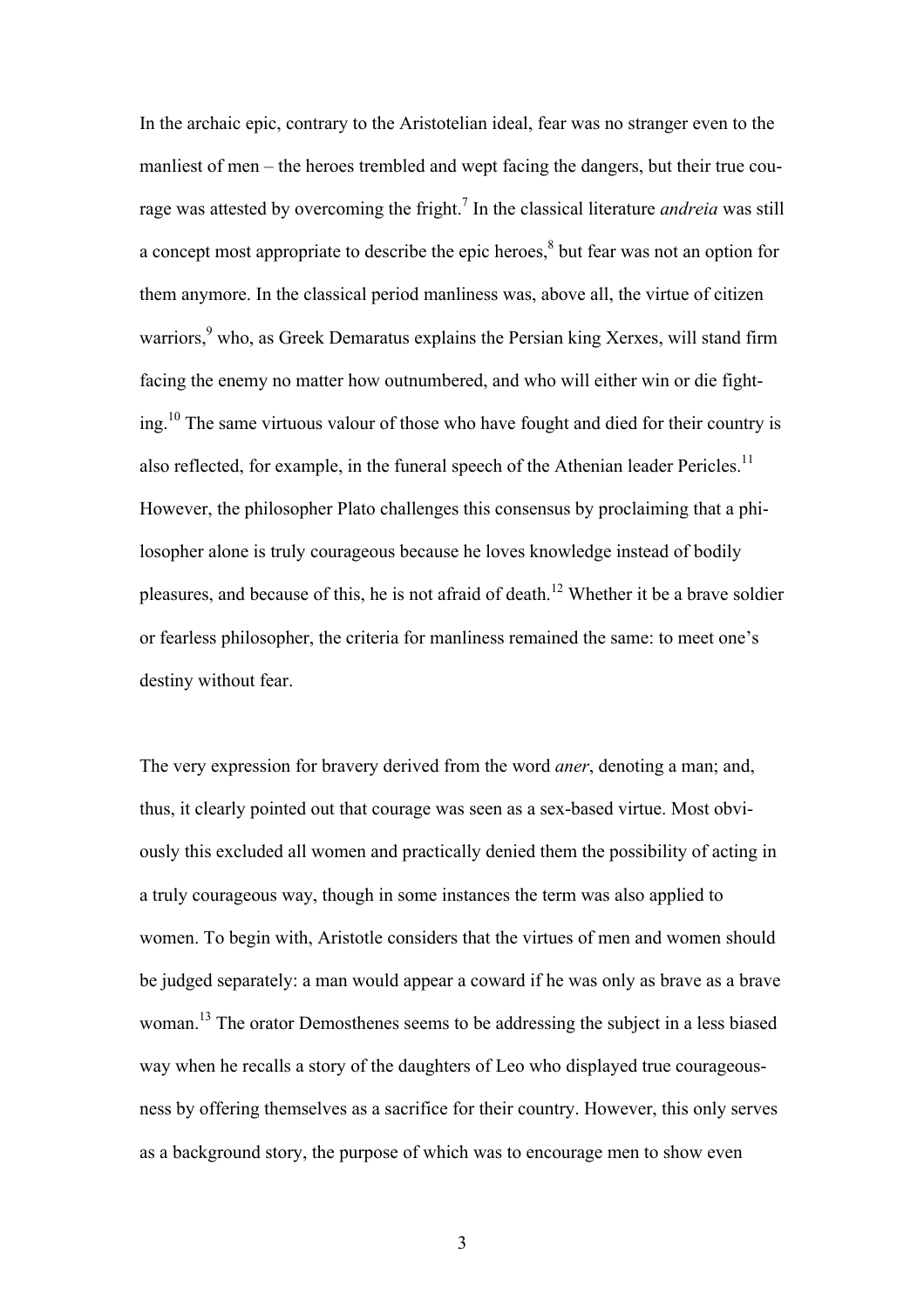greater manliness, since it would be dreadful to turn out to be less worthy than women $14$ 

In Sophocles' tragedy, *Electra*, the protagonist is describing to her sister how people would celebrate them and praise their manly courage if they were to kill Aegisthus, the usurper and killer of their father.15 However, Electra's plan to take action was based on the false presumption that her brother and rightful avenger, Orestes, had died. As so often in drama, the initiative for women to step forward and cross the boundaries of their social roles and domestic sphere arises through a failure on men's part to act properly and perform their duties.<sup>16</sup> This is also the case in Aristophanes' comedy *Ecclesiazusae* where men's inability to perform economically and in politics drive the women to take over the assembly and the whole city.<sup>17</sup> After the successful coup, Praxagora praises her fellow revolutionaries by calling them "most manly and true".18 Here Aristophanes exploits the feminine superlative *andreiotatai* to create a comic effect with his seemingly paradoxical use of the word "manly" in connection with women.

Though it could be established that, occasionally, women also displayed some kind of courage, it was seen mainly as an exception that proved the general rule of genuine masculine courage. Thus the virile men could shine even brighter against the faint background of female bravery. On the other hand, should a man fail to meet the demands of courage, he was readily paralleled with women, and thus seen as an unfit man.19 However, women were not the only group against whom the identity of Greek men was mirrored in relation to courage. In the course of the  $5<sup>th</sup>$  century BCE, as a result of the Persian Wars, the rather neutral image of foreigners started to evolve into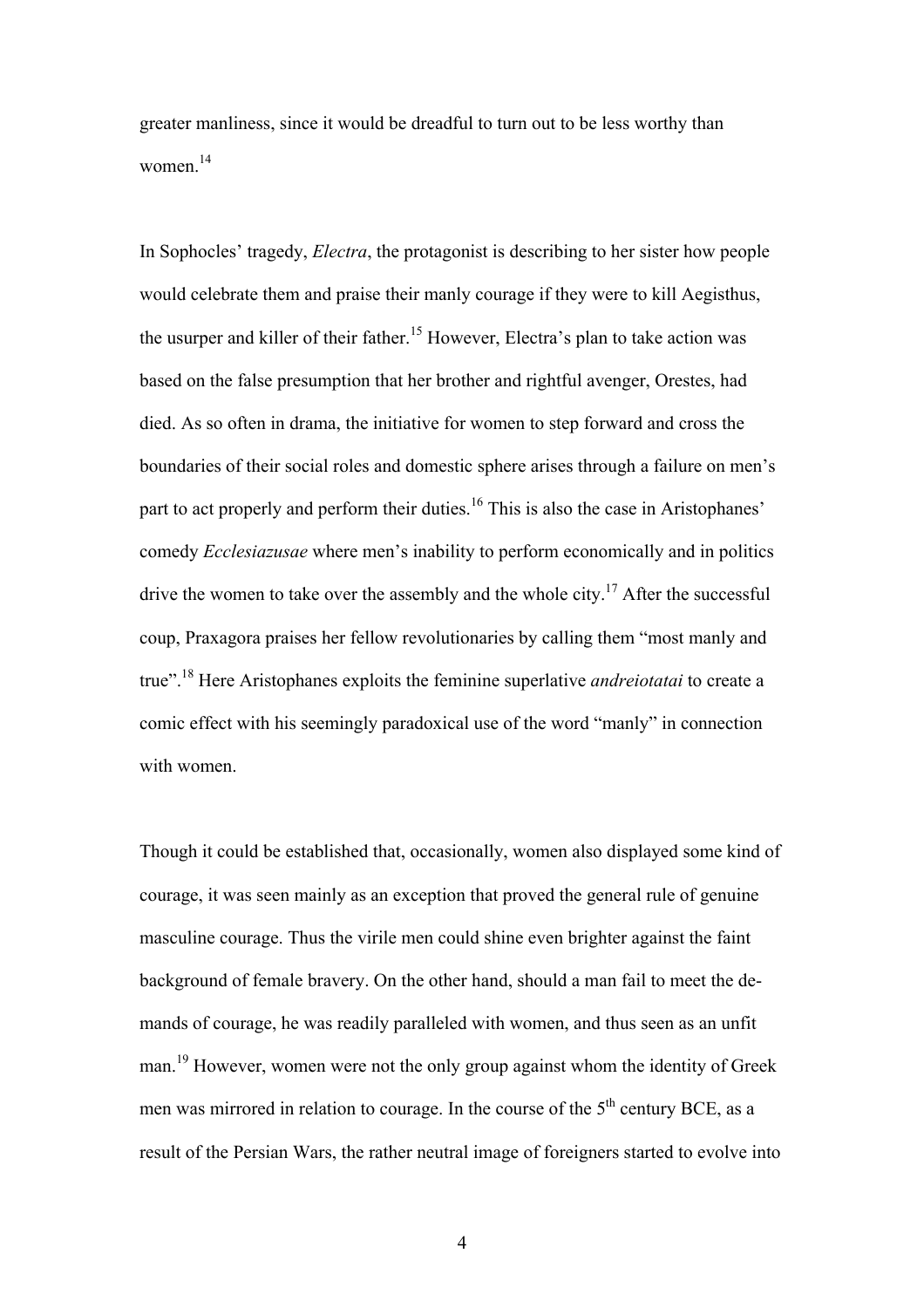a negative stereotype of inferior barbarians. As the barbarians came to play the opposite pole of the Greek male, their image was endowed with antithetical characteristics to the ideal.<sup>20</sup> Thus, cowardice and a general lack of virility were common features attached to the barbarians. The writer of the Hippocratic treatise, *Airs, Waters, Places*, sets out to show how the nations and the people of Europe (namely Greece) and Asia Minor differ from each other in every respect. He especially emphasises the lack of manly courage and spirit among the Asiatics, which he explains by the uniformity of the seasons and the natural abundance of the land that does not toughen people but makes them soft and feeble. For the opposite reasons, then, Europeans are more courageous. The writer also recognizes the importance of the institutions in creating manliness. Even if a man, brave and stout-hearted by nature is born in Asia, his spirit is soon broken down by the despotic rule, whereas in Europe, the reign of law produces these qualities by itself.<sup>21</sup> In tragedy, accordingly, barbarians were presented either as timid cowards or as over-confident hotheads. $^{22}$ 

## **3.** *Sophrosunē***, or "Self-Control"**

A close ally of *andreia* in the Greek imagery was *sophrosunē*, literally sobriety of mind, which, for the Greeks, stood for self-control or temperance. It was *par excellence*, a virtue required of free, autonomous and self-governing men who were able to control themselves and, thereby, rule the city. Since *sophrosunē* was a virtue especially linked with political rights, it is easy to see that all who lacked those rights were seen to lack the required self-restraint. In his survey of virtues, Aristotle defines selfcontrol as the ability to restrain oneself from bodily pleasures and enjoyments, or better yet, not to desire or value those at all, while the opposite quality is licentiousness or extravagance.23 Temperance was also understood as the reign of reason over the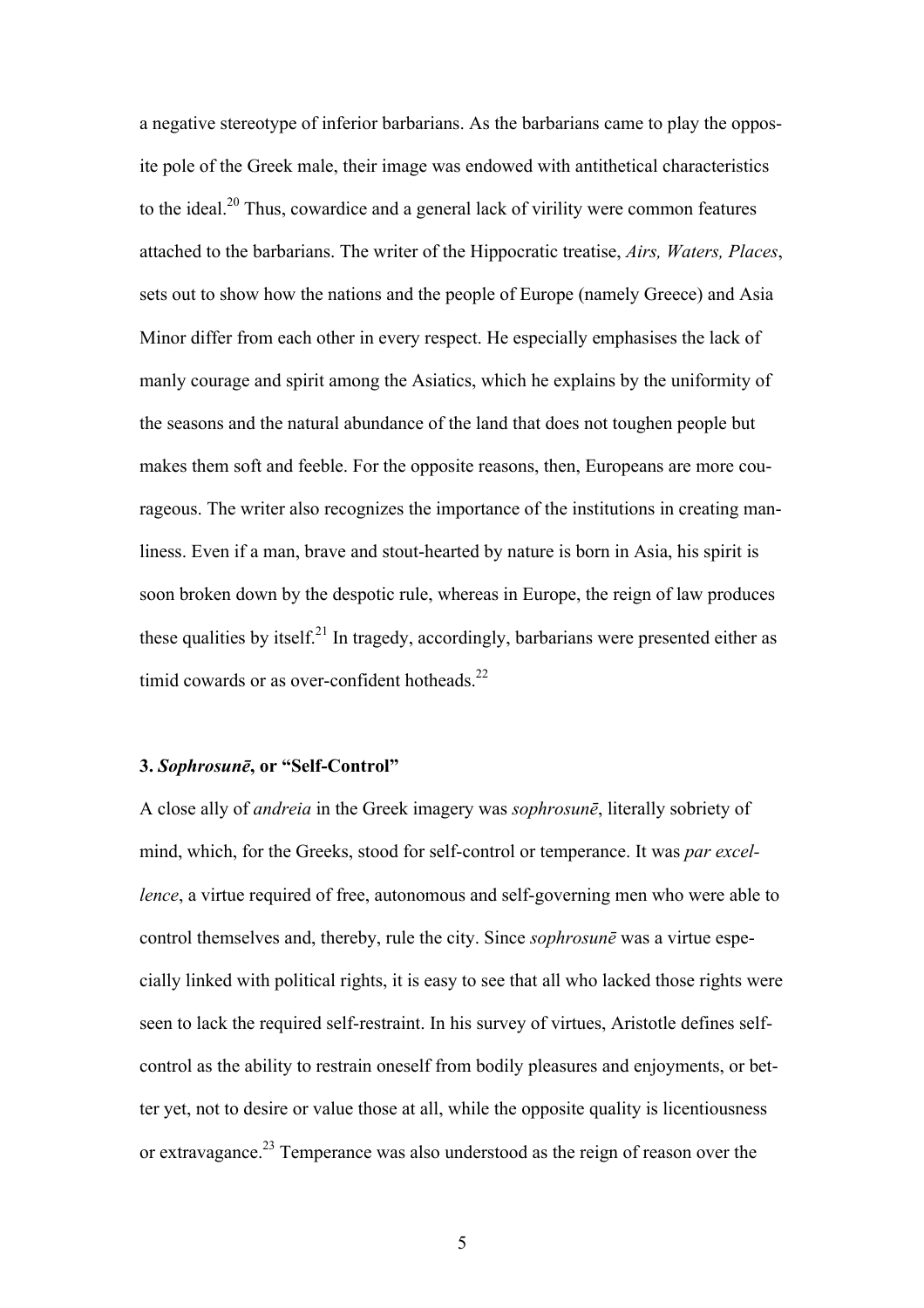emotions and bodily appetites. As Plato defines it, everyone has in them two ruling principles, the instinctive desire for pleasures, and the acquired opinion which guides for the best in life. When, through reason, the guidance of opinion proves to be stronger, it is called self-control, but when the yearning for pleasures is leading irrationally, it is called licentiousness.<sup>24</sup> Thus, rationality, as well, is closely associated with self-control.

Again, two main polarized oppositions emerge as a contrast to the supposed temperance and rationality of Greek men: women and barbarians. Women, especially, were seen to be ruled by their emotions and bodily appetites, in other words, by their irrational side. As noted above about courageousness, an open display of emotions seems to have been more accepted for the men in Homeric epic than it was during the Classical period.<sup>25</sup> The most severe argument against the harmful effects of poetry that Plato presents is the emotionality of epic and tragic heroes, which, according to him, would be considered shameful behaviour. Men take pride in being able to stay calm, whereas lack of self-control is regarded womanish.<sup>26</sup> In drama, the many depictions of women, prone to sex and inebriation, were a manifestation of the feminine excess and lack of rational self-restraint.<sup>27</sup> This emotionality of women had also attained an institutionalized form in the funeral rituals where it was women's duty to openly display grief and mourning.<sup>28</sup> The same could also be claimed about different cults with ecstatic or emotional features, which in literature were especially associated with women.29 Women possessed by gods like Dionysus, Sabazius or Cybele, or women mourning the death of Adonis, gave more proof to the Greek men of the excessive and unrestrained female nature. The image was further enhanced by the medical literature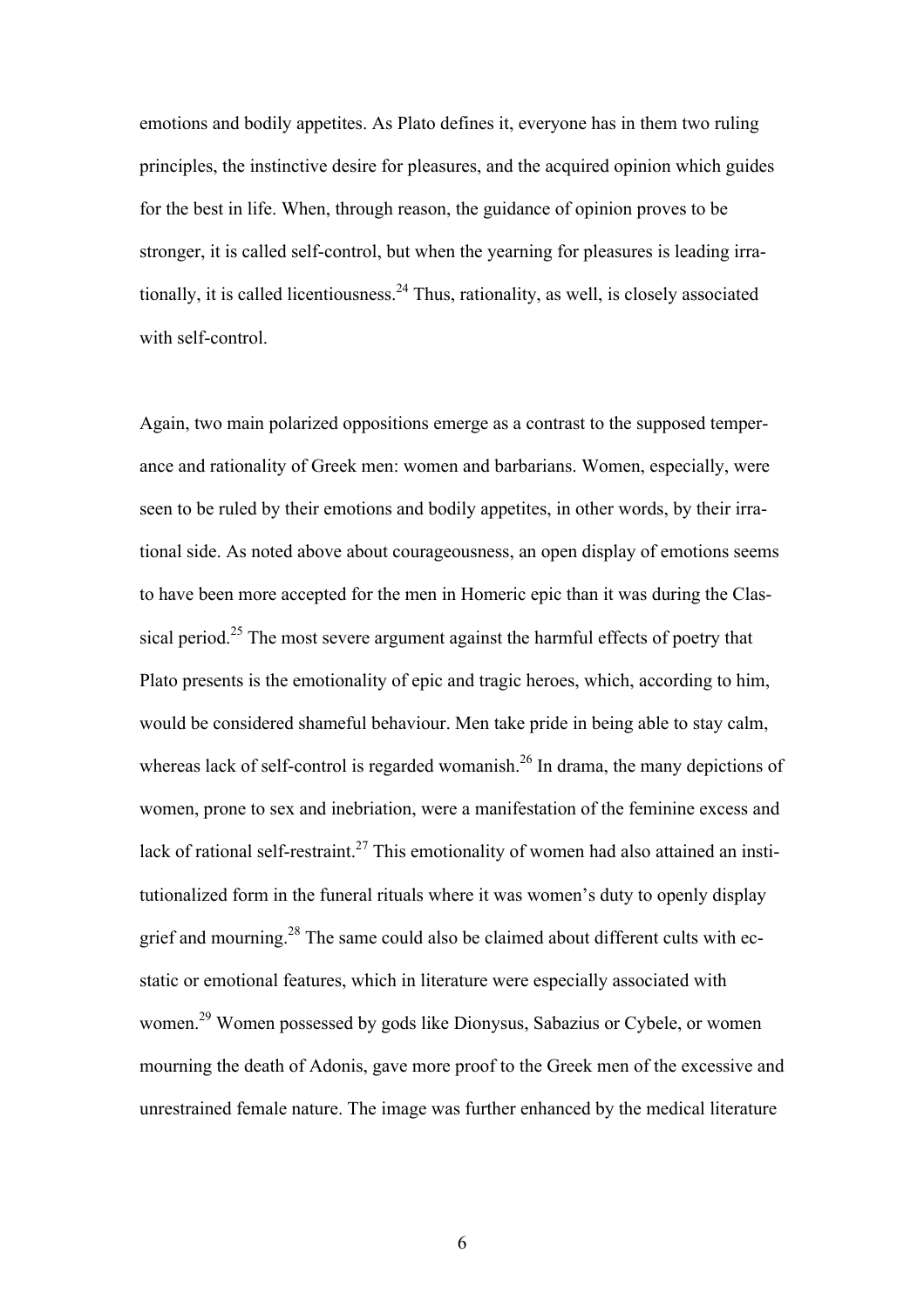which explained women's susceptibility to uncontrolled emotions and divine possession by their physiology.<sup>30</sup>

The barbarians were also seen to display inadequate self-restraint in comparison to Greek men. This could be manifested as barbarians' inclination to sexual pleasures and luxury or their wildness and bestiality.31 Since self-control was seen as freedom from desires, the opposite was considered to be a form of slavery. Thus to be subject to one's bodily appetites was to act slavishly. As Socrates in Xenophon's *Memorabilia* deduced, the incontinent are not free, and to be ruled by bodily pleasures is the worst kind of slavery.<sup>32</sup> In his theory of natural slavery Aristotle combined these two ideas. According to him, people are divided by nature into rulers and subjects. The difference between the former and the latter is the exercise of reason. As the male is by nature superior to the female, so is the (Greek) male superior to (barbarian) slaves, who should, for their own best interest, submit themselves to be ruled by the rational, self-governing men. $33$ 

Women and slaves were not, however, the only ones that Greek writers found to be in need of rational supervision. In *Politics*, Aristotle discerns three classes of rulers and ruled: the free and slave, the male and female, and the man and (male) child. In all cases the argument for the domination by the free, adult man is his superior rational capacity.<sup>34</sup> Though male children were to become sovereign men, they were not fully developed yet. They were seen, without sufficient rational self-control, to give in easily to the bodily pleasures, though Aristotle stresses that this is not solely a question of age, for immature incontinence is also found among the adults.<sup>35</sup> Thus, in many ways, adolescents were paralleled with women. As if to overcome their femi-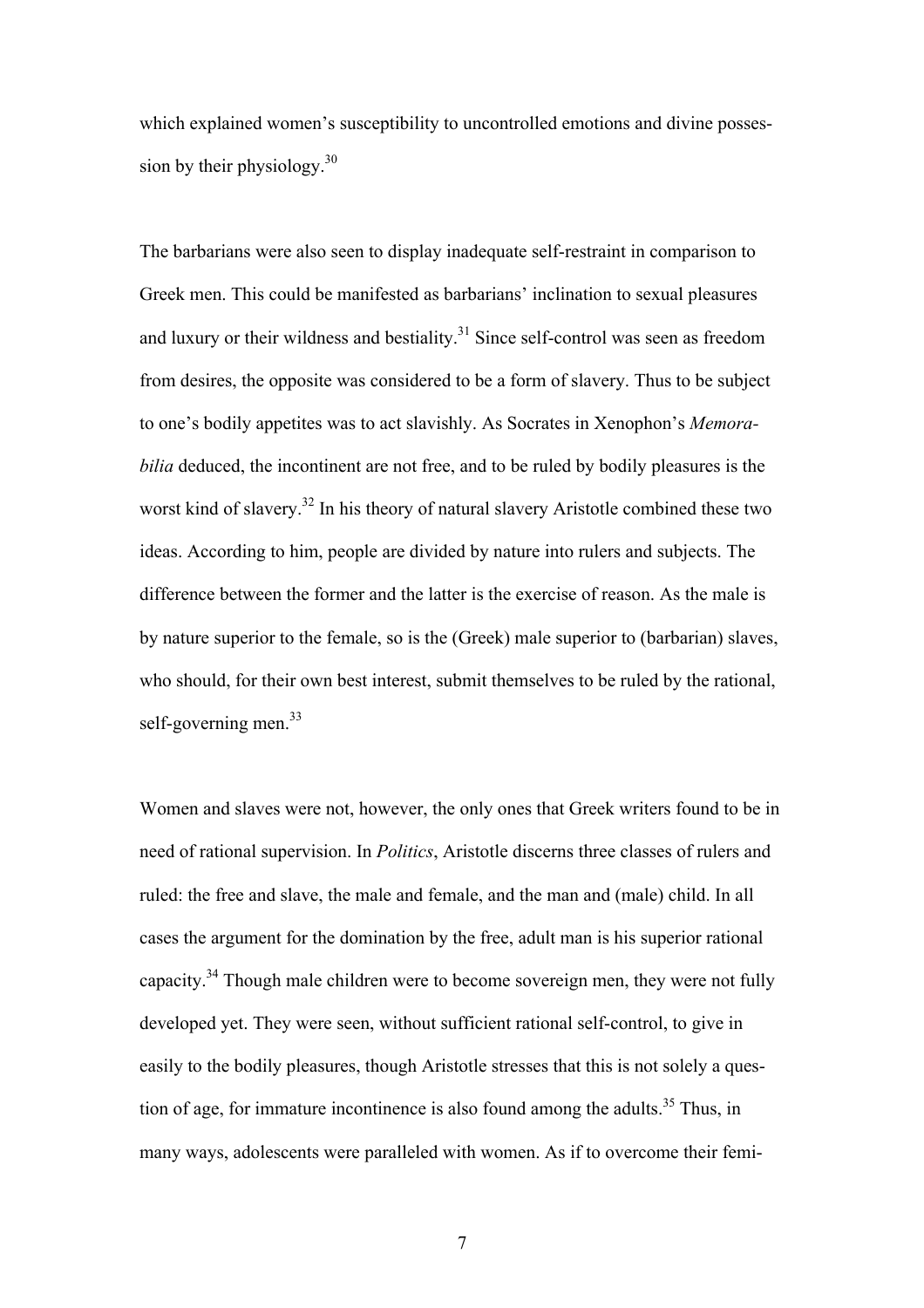nine flaws, transvestism was often included in the transitional rites of the youths,<sup>36</sup> and also the legendary hero Achilles had to shake off his feminine disguise before he could become a warrior and gain immortal glory.<sup>37</sup> The young men in drama are seen making fatal misjudgements, not unlike many women. For example, in Euripides' *Bacchants* King Pentheus, whose young age is emphasized, fails to recognize the divinity of Dionysus; and in resisting him, he dooms his town. Also Euripides' young Hippolytus stubbornly refuses to recognize the power of Aphrodite and is thereby doomed.

The early years of manhood were seen as immature and undeveloped in terms of manly virtues, whereas the elderly were seen to be in decline, and equally imperfect. According to Xenophon, Socrates was fortunate to die in his prime showing great manliness, and thus escaped the troublesome old age and the inevitable decay.<sup>38</sup> In the *Bacchants*, besides the young Pentheus, Euripides describes the two old men, King Cadmus and seer Teiresias, acting foolishly, dressing themselves as maenads and joining the Dionysiac revels.<sup>39</sup> Also the emotional gestures in Athenian funerary depictions reveal that the youths and the elders were not expected to restrain themselves in the same manner as adult men, or, vice versa, the mature men had better control themselves unless they wanted to appear childish, senile, or womanly.<sup>40</sup>

### **4. The Difficulty of Being a Man**

Since the political rights were tied to the possession of manly virtues, women and slaves were excluded entirely from the decision-making; and the participation of the young was restricted, as well.<sup>41</sup> But also adult men could be denied their rights should they fall short of these high standards. Orator Aeschines lists, in his speech, causes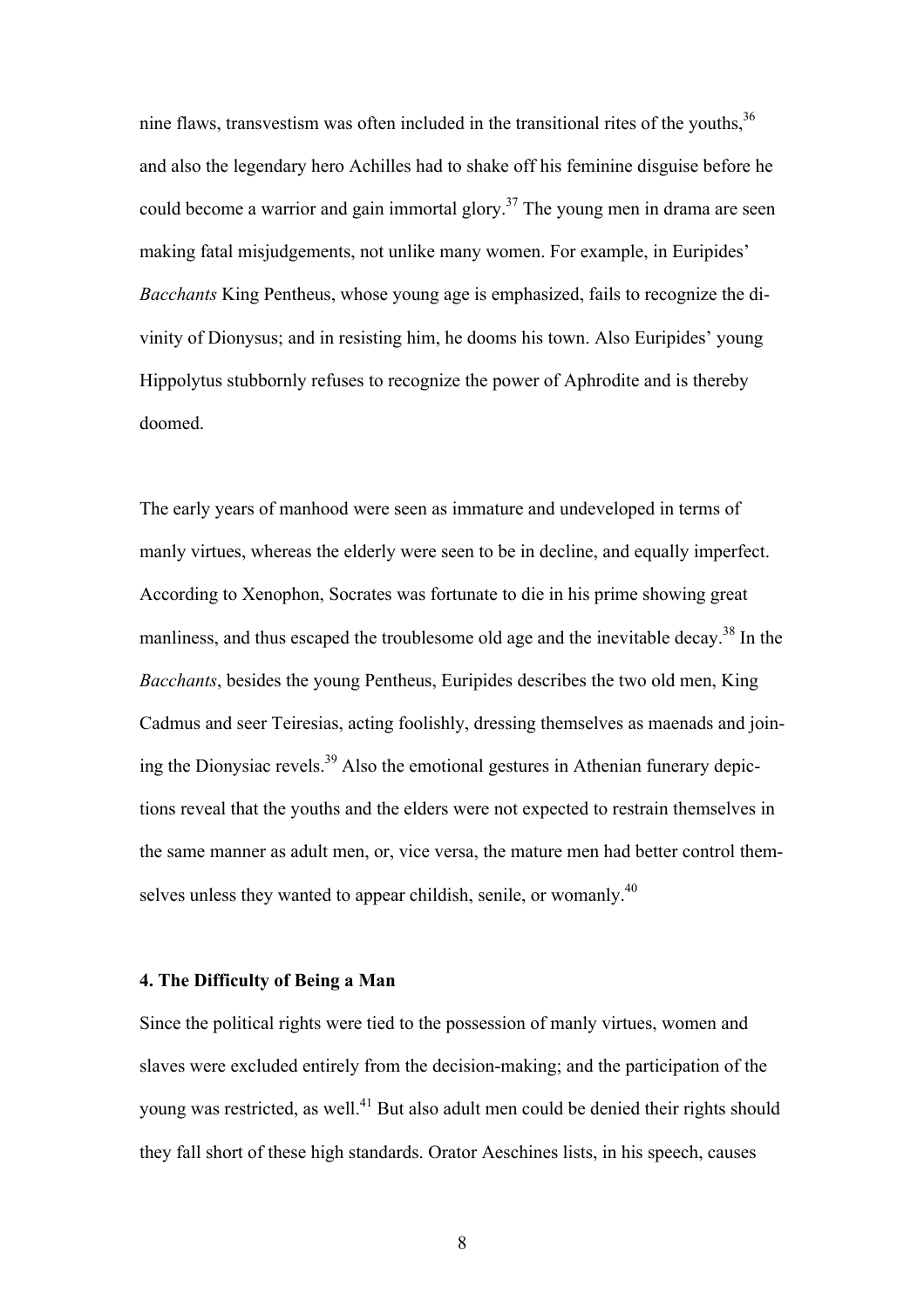defined by the lawgiver Solon to forbid someone from addressing the assembly at Athens. One was failure to perform military service or to flee from battle, in other words, not to display *andreia*; another, as an ultimate offence against the selfgoverning, was to prostitute oneself. The latter contradicted with the requirement of both self-control and autonomy, thus dropping a man to the rank of women.<sup>42</sup>

As it has become evident above, the male sex alone was not enough to assure the status of a proper man in the classical Greek thought. The young had not yet developed the acquired qualities, and the elderly had already lost their prime. Foreigners were altogether denied the appropriate masculinity, and they were paralleled with the women or labelled as slaves. But also Greek men were in constant risk of falling behind the high standards of masculinity set by *andreia* and *sophrosunē*. To act fearful or to display one's emotions excessively was to be womanish, childish or senile. Furthermore, to indulge oneself in pleasures was to become slavish.

Not only were most men practically denied the proper masculinity, while the rest were in constant risk of losing their rank, but women, no matter how manly they acted, could never climb up to the rank of man. I will offer two examples. The most famous case of women behaving like men in Greek imagination is the case of the Amazons. In the outskirts of the known world, they formed a society of fearless female warriors, self-sufficient without men. Historians emphasize the sharp contrast between their way of life and that of the Greek women.<sup>43</sup> Though worthy opponents even for the greatest heroes, already in the epic, the praise of the Amazons often served the purpose of underlining the valour and achievements of the Greek male heroes who, one after another, successfully tested their strength against them.<sup>44</sup> In the Classical period,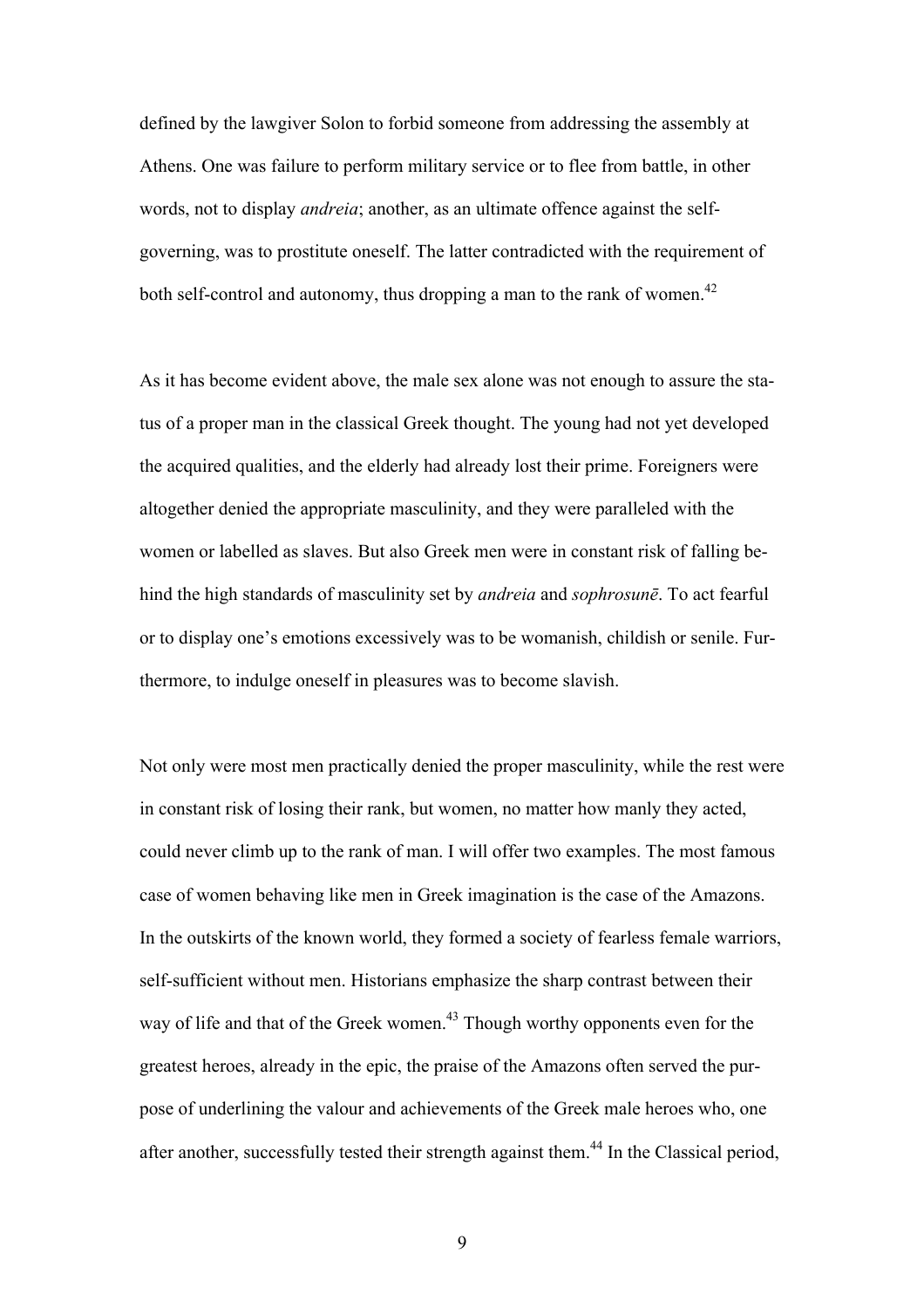the speaker Lysias put the Amazons in their place as mere women even more explicitly. In his *Funeral Oration*, Lysias describes how the Amazons, considered rather as men for their stoutness of heart, attempted to invade Athens. However, once they had to fight against the real men, their spirit after all proved womanish thus matching with their female nature. $45$ 

In addition, the women possessed by Dionysus were often described by masculine rhetoric, performing masculine deeds. In the *Bacchants*, the women of Thebes abandon their domestic duties and run to the mountains to celebrate the deity. There they form the army of Dionysus which, in good order and self-controlled, defeat the men.<sup>46</sup> Agave, as the leader of the maenads, also leads a hunt, whose prey she then proudly carries into the town presenting it to her father like a virtuous son. However, this manifestation of her bravery<sup>47</sup> does not give Agave equality with a man, but instead makes her a complete failure as a woman: the lion she boasts to have killed with her bare hands turns out to be her son.<sup>48</sup> The disastrous outcome of the events only serves to reaffirm the established, proper sex-roles.

#### **5. Conclusion**

Bravery and self-restraint were the two most important characteristics defining the proper male behaviour in classical Greek literature. To face one's destiny without fear and to master one's desires depending on reason were the main indicators of masculinity and, respectively, anybody unable to live up to these ideals was seen as a less of a man. While literature drew a picture of brave, temperate and rational men, the others were in turn employed to represent the opposite qualities. As I suggested in the beginning, women, slaves and foreigners, as well as youngsters and old men were portrayed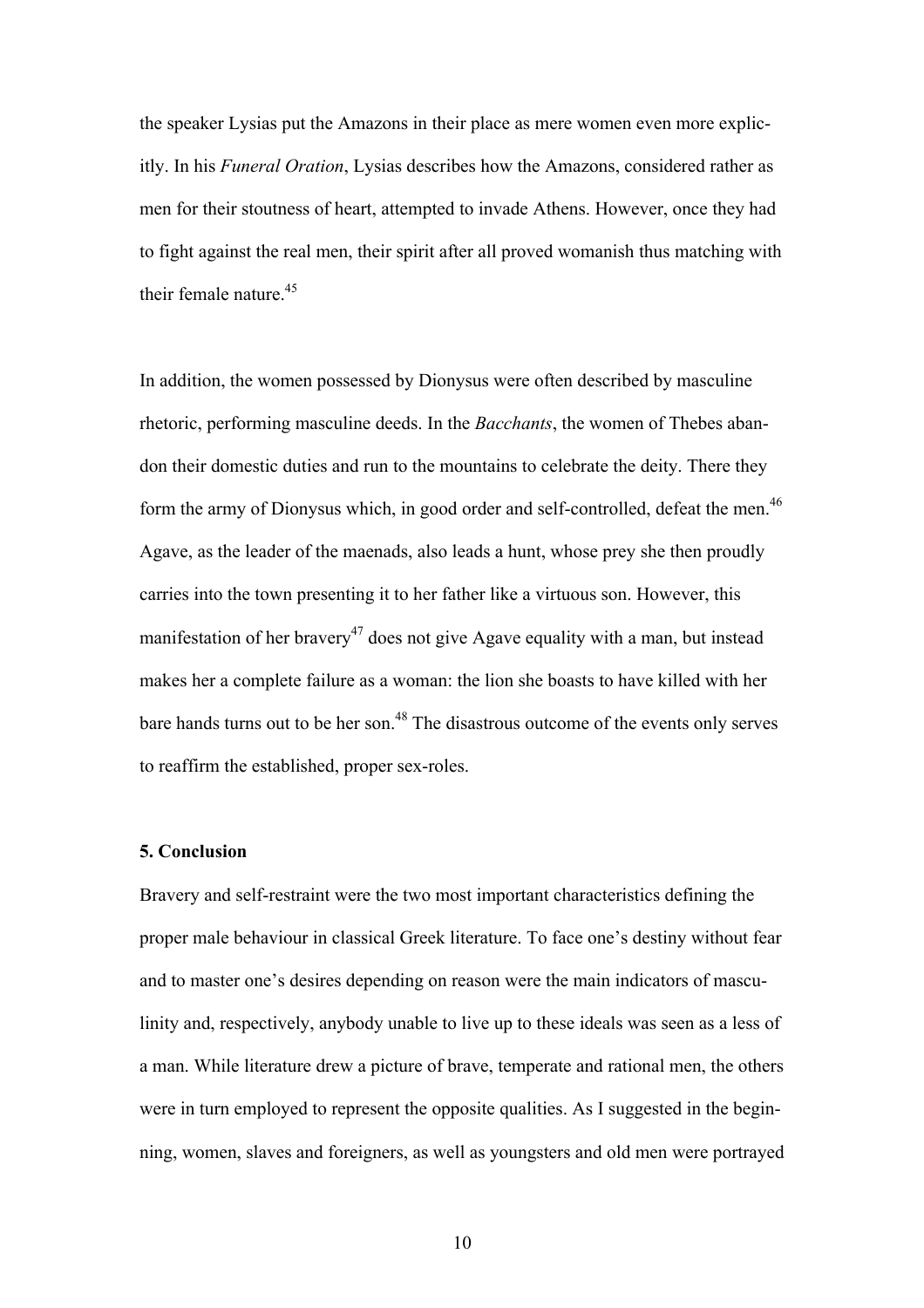as a reverse self-image in order to confirm the natural superiority of the free adult Greek men. Due to their role as an antithetical pole the different groups of others tended to appear in literature as rather homogenous. Although men who failed to realize the ideals of masculinity were readily labelled as womanish, women could never reach the status of men despite their acts of bravery. In classical Greece manliness was truly hard to come by.

Fil. Lic. Marika Rauhala Department of History Centre of Excellence in Research, University of Oulu P.O. Box 1000 90014 University of Oulu Finland E-mail: marika.rauhala@helsinki.fi

<sup>&</sup>lt;sup>1</sup> Gender, here, is defined not as a mere biological or anatomical quality but as a complex ideological construction of male and female nature as opposite and hierarchically related to each other.

<sup>2</sup> Cf. Paul Cartledge, *The Greeks. A Portrait of Self and Others* (Oxford: Oxford University Press,

<sup>1993), 4, 12–13,</sup> and passim.

<sup>&</sup>lt;sup>3</sup> "If men hold the monopoly of power then it might be expected that they should appropriate the monopoly of virtue. Thus women are not only "naturally" different; they are also "naturally" inferior. Roger Just, *Women in Athenian Law and Life* (London: Routledge, 1989), 154. I postulate that this observation of "natural" inferiority can be generalized to include also the other polar oppositions I mentioned above.

<sup>4</sup> Aristotle, *Nicomachean Ethics* (Arist. *EN*) 1107b2, 1115a23–1117b7; Aristotle, *On Virtues and Vices* (Arist. *VV*) 1250ab. Cf. Plato, *Laches* 197a–b.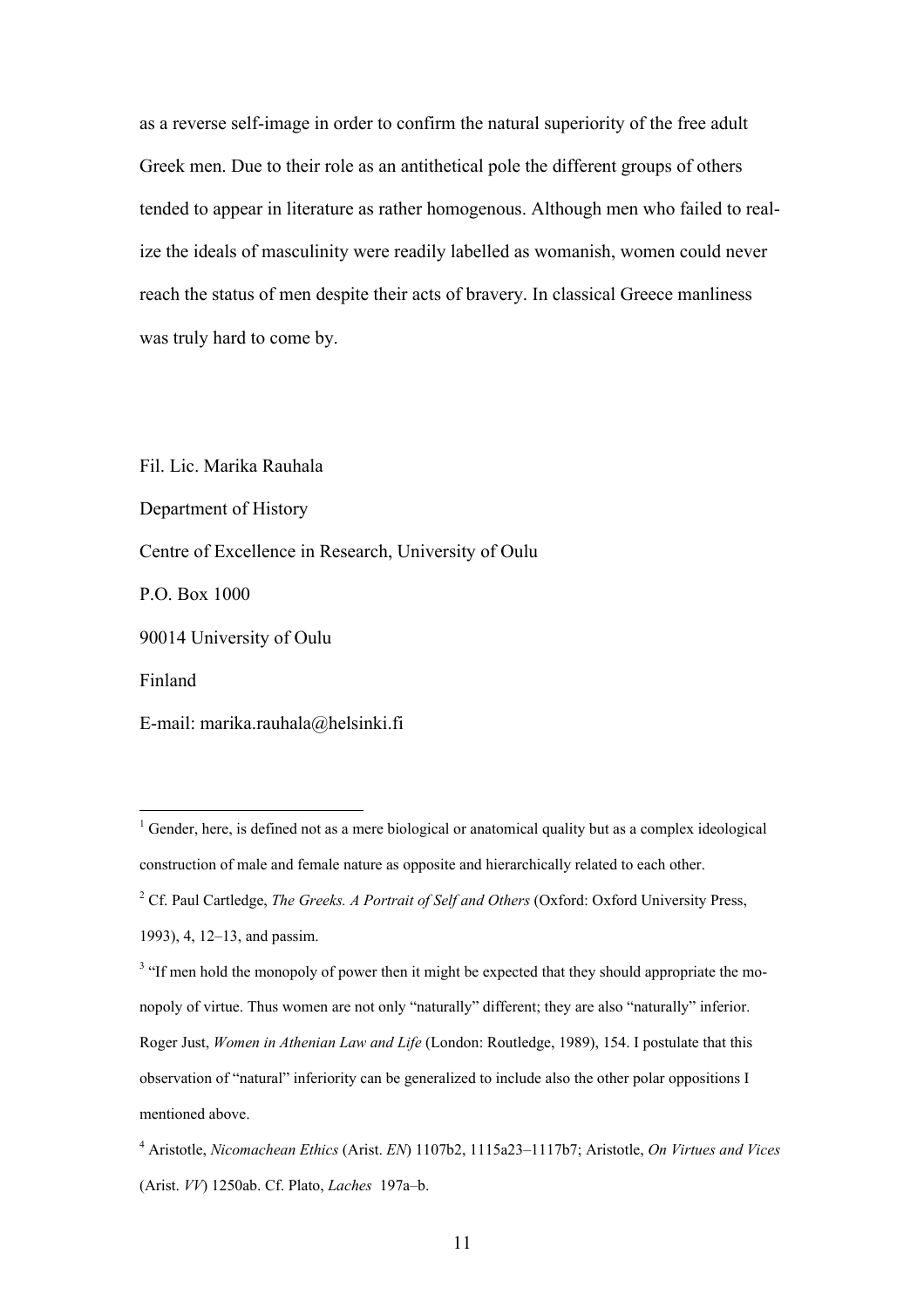5 Arist. *VV* 1251a

6 Aristotle, *Rhetoric* (Arist. *Rh*.) 1366a1, 1366b5–6.

7 See Nicole Loraux, "The Warriors Fear and Trembling," in N. Loraux, *The Experiences of Tiresias. The Feminine and the Greek Men* (Princeton, NJ: Princeton University Press, 1995), 75–87.

8 E.g. Aeschylus, *The Seven against Thebes* 53; Euripides, *Troades* 674 (of Hector); Euripides, *Hercules Furens* 475.

<sup>9</sup> The manliness, however, is not a virtue equally shared by all the soldiers, or even citizen soldiers. In the Athenian discourse, cavalry and hoplites represented the manly self-image, whereas the light-armed troops were systematically marginalized and portrayed as fighters of lesser value. Robin Osborne, "An Other View: An Essay in Political History," in *Not the Classical Ideal. Athens and the Construction of the Other in Greek Art*, ed. Beth Cohen (Leiden: Brill, 2000), 33–34, 38, 41–42. See also Paul Cartledge, "The *Machismo* of the Athenian Empire – or the Reign of the *Phaulus*?" in *When Men Were Men. Masculinity, Power and Identity in Classical Antiquity*, ed. Lin Foxhall and John Salmon (London: Routledge, 1998), 62–63.

 $10$  Herodotus (Hdt.) 7.104. According to Demaratus, the bravest of all are the Lacedaemonians. See also Loraux, *The Experiences of Tiresias*, 63–65, 70–71.

<sup>11</sup> Thucydides 2.40.3; 2.42.2–4; 2.43.4–6.

12 Plato, *Phaedo* (Pl. *Phd.*) 68c–e, 69b, 82c, 83e. Loraux, *The Experiences of Tiresias*, 152, 154–157.

13 Aristotle, *Politics* (Arist. *Pol*.) 1259b–1260a, 1277b. Cf. Plato, Timaeus (Pl. *Ti*.) 90e where the philosopher mentions that all men found to be cowardly and wrongful will be reborn as women.

 $14$  Demosthenes 60.29.

15 Sophocles, *Electra* 977–983.

<sup>16</sup> See Helene P. Foley, "The "Female Intruder" Reconsidered: Women in Aristophanes' *Lysistrata* and *Ecclesiazusae*," *Classical Philology* 77 (1982).

<sup>17</sup> Foley, "The "Female Intruder" Reconsidered," 14–16.

18 Aristophanes, *Ecclesiazusae* (Ar. Ec.) 519. Translation by Benjamin Bickley Rogers in the Loeb edition.

<sup>19</sup> Cf. John J. Winkler, "Laying down the Law: The Oversight of Men's Sexual Behavior in Classical Athens," in John J. Winkler, *The Constraints of Desire. The Anthropology of Sex and Gender in Ancient Greece* (New York: Routledge, 1990), 47: "The logic of zero-sum calculus underlies many of the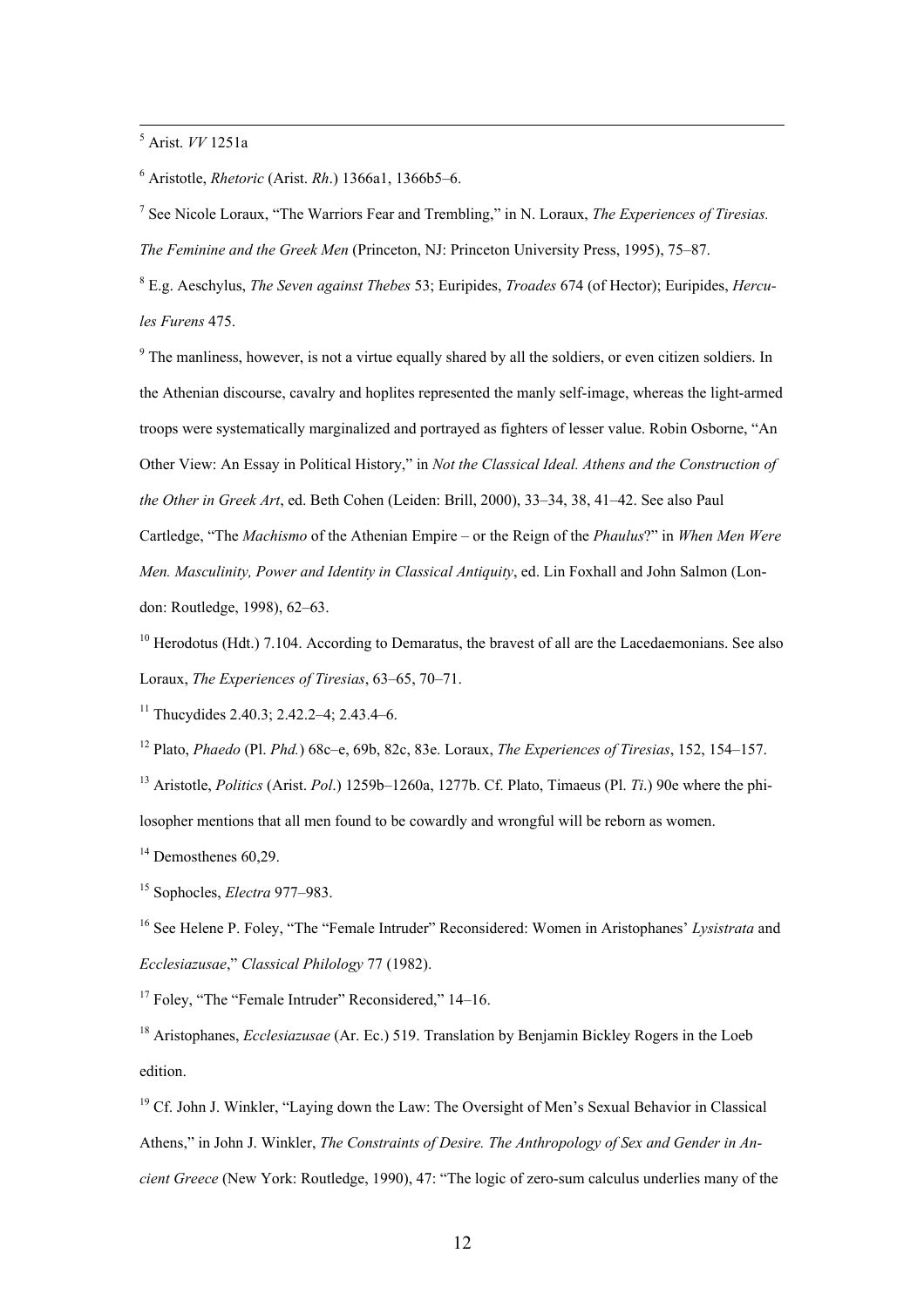most characteristic predicates and formulae that were applied to issues of sex and gender. Thus, not to display bravery [--] lays a man open to symbolic demotion from the ranks of the brave/manly to the opposite class of women." See also ibid., 50.

20 On the development of the negative barbarian image in general see Edith Hall, *Inventing the Barbarian. Greek Self-Definition through Tragedy* (Oxford: Clarendon Press, 1989); Cartledge, *The Greeks*, 38–62.

21 Hippocrates, *Airs, Waters, Places* 12.41–43; 16.3–6, 14–17, 31–33; 23.23–25, 40–41; 24.19–22, 45– 53.

22 Hall, *Inventing the Barbarian*, 124–125.

23 Arist. *EN* 1107b3, 1117b7–1119b10; Arist. *VV* 1250a–1251a; Arist. *Rh*. 1366b9.

<sup>24</sup> Plato, Phaedrus 237e–238a; Symposium 196c. Cf. Pl. *Ti*. 69c–70a; Arist. *VV* 1250b, 1251a. See also Just, *Women in Athenian Law and Life*, 181–183; Cartledge, *The Greeks*, 124.

<sup>25</sup> Hans van Wees, "A Brief History of Tears: Gender Differentiation in Archaic Greece," in *When Men Were Men*, 11–12.

<sup>26</sup> Plato, Republic 605c–e; cf. Pl. *Phd.* 117d–e. Wees, "A Brief History of Tears," 16–17.

27 E.g. Aristophanes, *Lysistrata* (Ar. *Lys*.) passim; Aristophanes, *Thesmophoriazusae* 392–397, 478–

496, 626–631, 730–738; Euripides, *Bacchants* (E. *Ba*.) 221–225, 314–318. Just, *Women in Athenian* 

*Law and Life*, 162–163, 186–187; Wees, "A Brief History of Tears," 17–18.

28 Just, *Women in Athenian Law and Life*, 156; Wees, "A Brief History of Tears," 16, 33–34.

29 E.g. E. *Ba*. 32–38, 56–63, 114–119 and passim; Euripides, *Hippolytus* (E. *Hipp*.)141–144; Ar. *Lys*. 390–397; Demosthenes 18,259–260.

<sup>30</sup> Hippocrates, *About Virgins*; Ruth Padel, "Women: Model for Possession by Greek Daemons," in *Images of Women in Antiquity*, ed. Averil Cameron and Amélie Kuhrt. (London: Croom Helm, 1983), 11–12; Helen King, *Hippocrates' Woman. Reading the Female Body in Ancient Greece* (London: Routledge, 1998), 77–81.

31 Hall, *Inventing the Barbarian*, 125–129; Just, *Women in Athenian Law and Life*, 187–188.

32 Xenophon, *Memorabilia* (X. *Mem*.) 4.5.3–5. Just, *Women in Athenian Law and Life*, 170–173, 184. Aristophanes, for his part, entertains his audience with a slave character, whose thoughts revolve solely around food instead of more noble causes. Aristophanes, *The Plutus* 190–192.